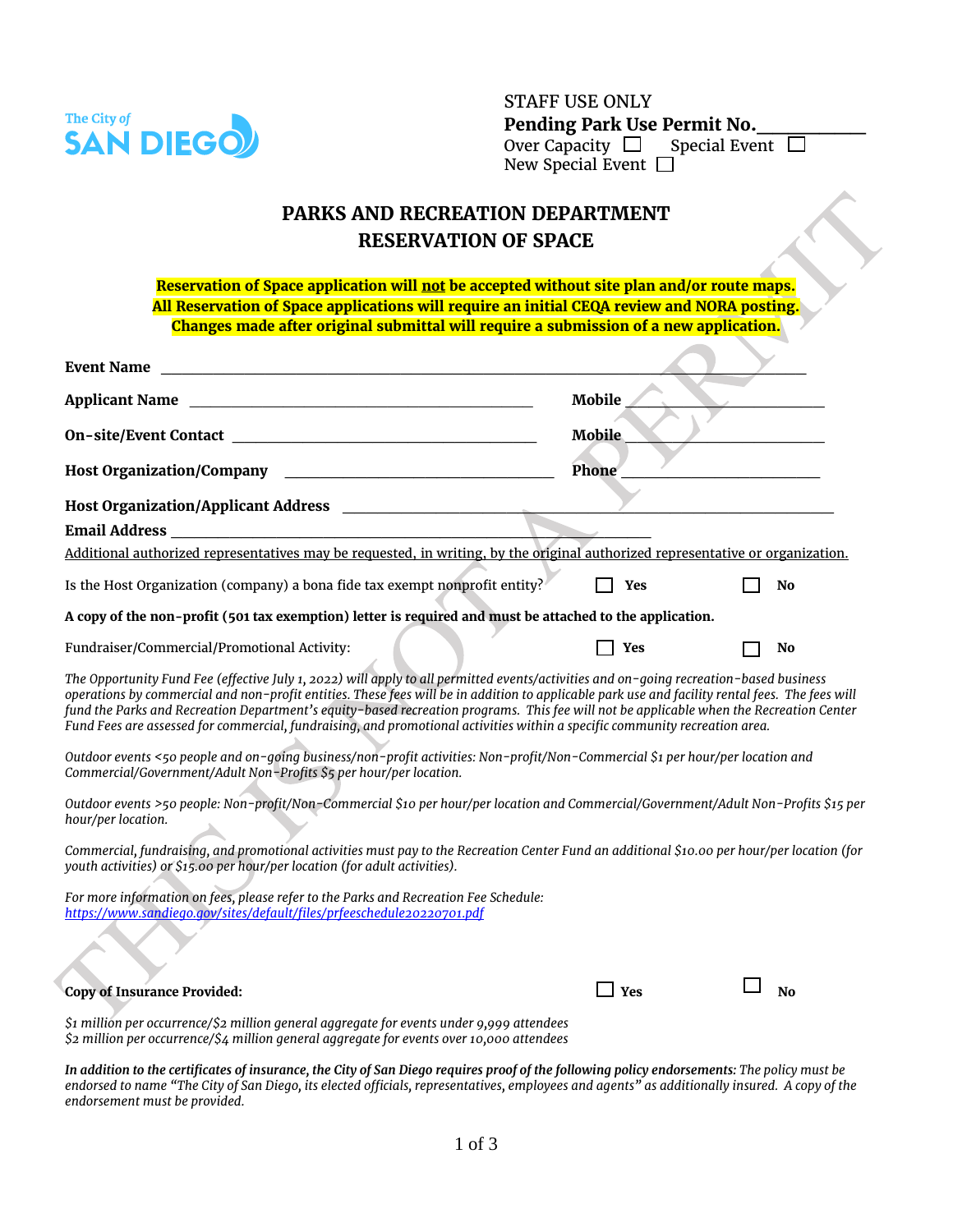## **#1 Venue/Park/Field** \_\_\_\_\_\_\_\_\_\_\_\_\_\_\_\_\_\_\_\_\_\_\_\_\_\_\_\_\_\_\_\_\_\_\_\_\_\_\_\_\_\_\_\_\_\_\_\_\_\_\_\_\_\_\_\_\_\_

## *IF EVENT WILL HAVE MULTIPLE VENUES PLEASE PROVIDE INFORMATION FOR EACH VENUE AS AN ATTACHMENT*

| Set-up Date                                                            |                                                                                                                                                                           | Set-up time from                                                                                                                    |                                                               | to                                             | Total hrs.         |
|------------------------------------------------------------------------|---------------------------------------------------------------------------------------------------------------------------------------------------------------------------|-------------------------------------------------------------------------------------------------------------------------------------|---------------------------------------------------------------|------------------------------------------------|--------------------|
| Event Date(s)                                                          |                                                                                                                                                                           | Time of use from                                                                                                                    |                                                               | to                                             | Total hrs.         |
| Clean-up Date                                                          |                                                                                                                                                                           | Clean-up time from                                                                                                                  |                                                               | to                                             | Total hrs.         |
|                                                                        |                                                                                                                                                                           | If this event is a race or walk, please include the start time:                                                                     |                                                               |                                                |                    |
|                                                                        |                                                                                                                                                                           |                                                                                                                                     |                                                               | <b>Estimated Attendance at any given time:</b> |                    |
|                                                                        | Do you plan on having vendor sales?                                                                                                                                       |                                                                                                                                     | $\Box$ Yes<br><b>No</b>                                       |                                                |                    |
|                                                                        |                                                                                                                                                                           | List items that the vendor(s) are selling:                                                                                          |                                                               |                                                |                    |
| If yes, please check all that apply:                                   | Do you plan on having alcoholic beverage service?                                                                                                                         |                                                                                                                                     |                                                               | Yes                                            | No                 |
| Free/Host Alcohol                                                      | Alcohol Sales                                                                                                                                                             | Host and Sales Alcohol                                                                                                              |                                                               | Beer, Wine and/or Distilled Spirits            |                    |
| Beer Garden Venue(s):                                                  |                                                                                                                                                                           | Glass containers of any kind are prohibited on all beaches and park areas (SDMC 56.54)                                              |                                                               | Beer Garden Hours:                             |                    |
|                                                                        |                                                                                                                                                                           |                                                                                                                                     |                                                               |                                                |                    |
|                                                                        | Are there any proposed road or parking lot closures?                                                                                                                      |                                                                                                                                     |                                                               | Yes                                            | No                 |
|                                                                        | <b>Road/Parking Lot</b>                                                                                                                                                   | advance of the parking lot closure. Event organizer must remove all signage immediately after event.<br><b>Date</b>                 | <b>Start Time</b>                                             | <b>End Time</b>                                | <b>Total Hours</b> |
|                                                                        |                                                                                                                                                                           |                                                                                                                                     |                                                               |                                                |                    |
|                                                                        |                                                                                                                                                                           |                                                                                                                                     |                                                               |                                                |                    |
|                                                                        |                                                                                                                                                                           |                                                                                                                                     |                                                               |                                                |                    |
|                                                                        |                                                                                                                                                                           |                                                                                                                                     |                                                               |                                                |                    |
| Tables<br>Canopy – up to $10'$ x $10'$<br>Canopy – up to $10'$ x $20'$ | chairs, canopies, stages, inflatables, etc.)<br>Name of Agency providing equipment:<br>Air Jump Company Name (where permitted)<br>Carnival/Animal Rides (where permitted) | Equipment: Please provide the number equipment to be used at this site and the company providing equipment: (i.e. tables,<br>Chairs | Pick-up Date & Time:<br>Vendors<br>Stage<br>Lighting<br>Other | Canopy – up to $20'$ x $20'$                   |                    |
| <b>Delivery Date &amp; Time:</b>                                       |                                                                                                                                                                           | (Any shade structure with two or more sides, larger than 20' x 20' requires a fire permit)                                          |                                                               |                                                |                    |
|                                                                        | Music/voice amplification (restrictions may apply)                                                                                                                        |                                                                                                                                     |                                                               | Yes                                            | No                 |
| Purpose:                                                               | *No amplification during set-up or dismantle times.                                                                                                                       |                                                                                                                                     |                                                               | Time of Sound Check: National Check:           |                    |